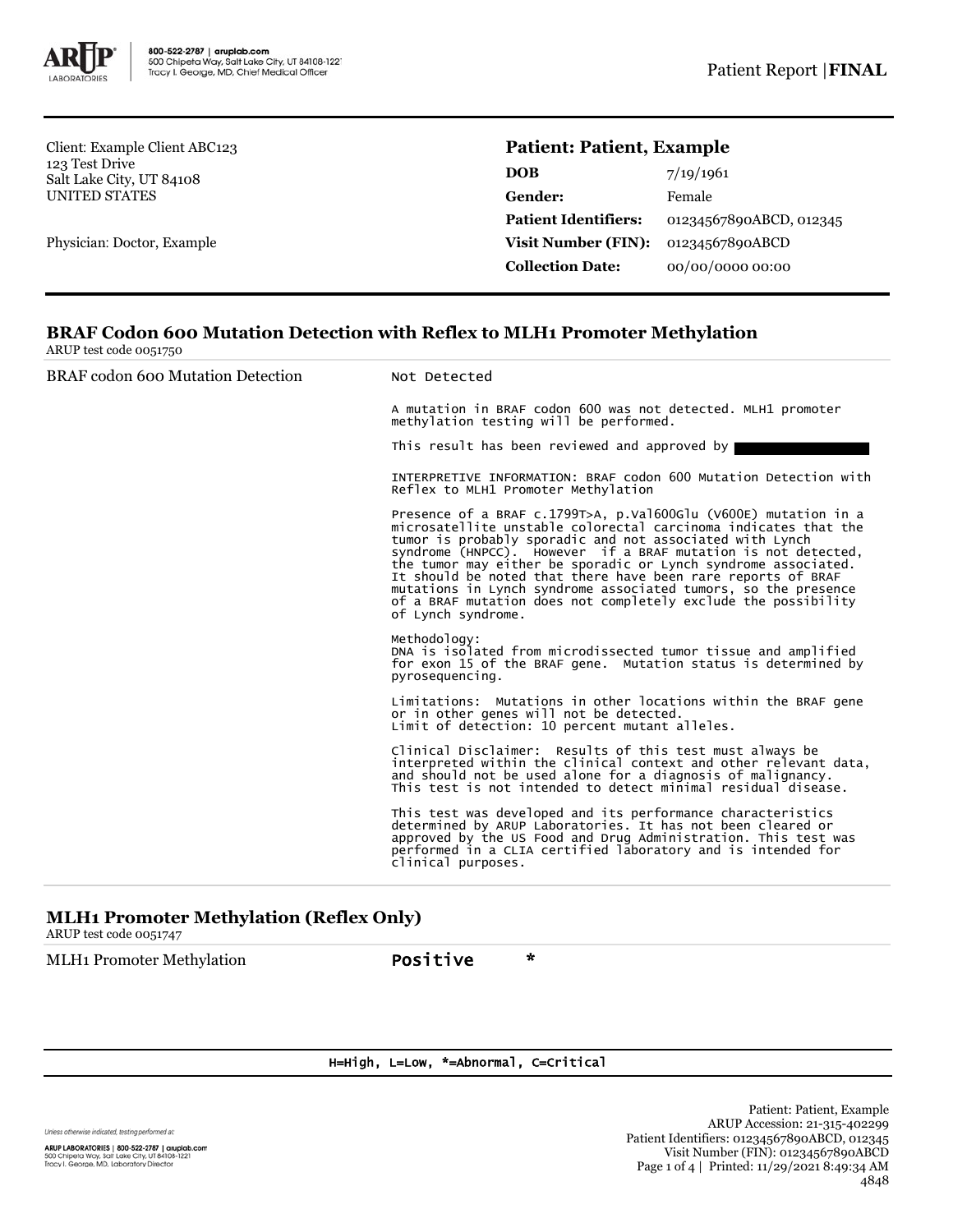

This result has been reviewed and approved by Parisa Khalili, M.D.

MLH1 promoter methylation was detected.

TEST INFORMATION: MLH1 Promoter Methylation, Paraffin

MLH1 methylation is common in sporadic microsatellite unstable tumors, like colorectal cancer and endometrial cancer, and rarely occurs in Lynch syndrome (hereditary non-polyposis colon cancer or HNPCC). Therefore, the presence of MLH1 methylation suggests that the tumor is sporadic and not associated with Lynch syndrome. However, since there have been rare reports of Lynch syndrome-associated MLH1 methylation, all results should be interpreted within the clinical context. The lack of MLH1 methylation in a mismatch repair deficient tumor suggests that it may be associated with Lynch syndrome, and germline evaluation is suggested. Finally, low level MLH1 methylation is not reported as positive, since it does not correlate with MLH1 inactivation and microsatellite instability.

METHODOLOGY: DNA is isolated from tumor tissue microdissected from prepared slides. DNA is treated with sodium bisulfite,<br>followed by amplification of a segment of the MLH1 promoter<br>region using methylation specific real-time PCR. The MLH1<br>methylation level is calculated by compariso amplification of a reference gene.

LIMITATIONS: Methylation at locations other than those covered<br>by the primers and probes will not be detected. Results of this<br>test must always be interpreted within the clinical context and<br>other relevant data, and should

ANALYTICAL SENSITIVITY: Methylation levels below 10 percent are reported as negative.

This test was developed and its performance characteristics determined by ARUP Laboratories. It has not been cleared or approved by the US Food and Drug Administration. This test was performed in a CLIA certified laboratory and is intended for clinical purposes.

H=High, L=Low, \*=Abnormal, C=Critical

Unless otherwise indicated, testing performed at:

ARUP LABORATORIES | 800-522-2787 | aruplab.com 500 Chipeta Way, Salt Lake City, UT 84108-1221<br>Tracy I. George, MD, Laboratory Director

Patient: Patient, Example ARUP Accession: 21-315-402299 Patient Identifiers: 01234567890ABCD, 012345 Visit Number (FIN): 01234567890ABCD Page 2 of 4 | Printed: 11/29/2021 8:49:34 AM 4848